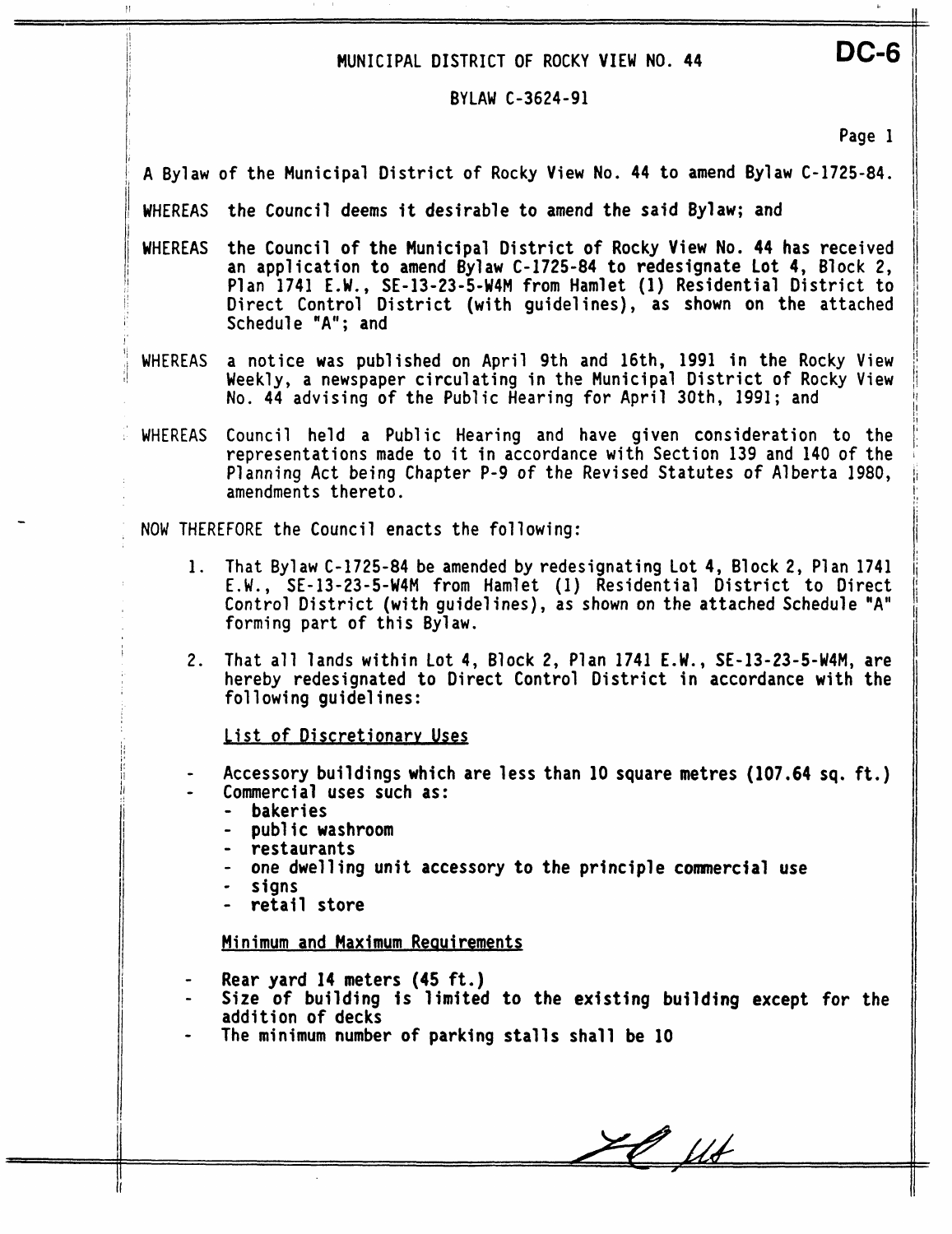# **MUNICIPAL DISTRICT OF ROCKY VIEW NO. 44**

### BYLAW C-3624-91

### Exterior Finish

- The entire exterior of the building be refinished in a natural cedar colour with doors and windows and trim in a forest green colour.
- exterior of the building. If a canopy is built to cover the stairs it shall be of wood construction. The decking be finished in a natural cedar colour compatible with the

#### **SDeci a1** Reauirements

- Sewage disposal to be by pump out septic tank. Contract must be entered into with a commercial pump out company.
- A garbage container be placed in an enclosed area with the enclosure to be of similar construction and appearance to the deck and that this enclosure be **placed** in **an** area where it is accessjble for pick-up.
- No trees other than the trees that are dead at this present time **be**  removed.

### Landscaping

- The existing deadfall should be removed from the site.
- Any bare ground shall be seeded to tame grass that **will** grow in a shady area.
- All existing vegetation is to remain.
- 3. The Bylaw comes into effect upon the date of its third reading.

File: 3913050

First reading passed in open Council, assembled in the City of Calgary, in the Province of Alberta, this 12th day of March, 1991, on a motion by Councillor Epp.

Second reading passed in open Council, assembled in the City of Calgary, in the Province of Alberta, this 30th day of April 1991, on a motion by Councillor Epp.

Third reading passed in open **Councfl,** assembled **in** the City of Calgary, in the Province of Alberta, this 30th day of April 1991, on a motion by Councillor Jorgenson.

**REEVE OR** 

!!<br>!!<br>!! fl

**I** 

 $\cdot$ 

j/

<sup>L</sup>' I,

1: '

f j

Page 2